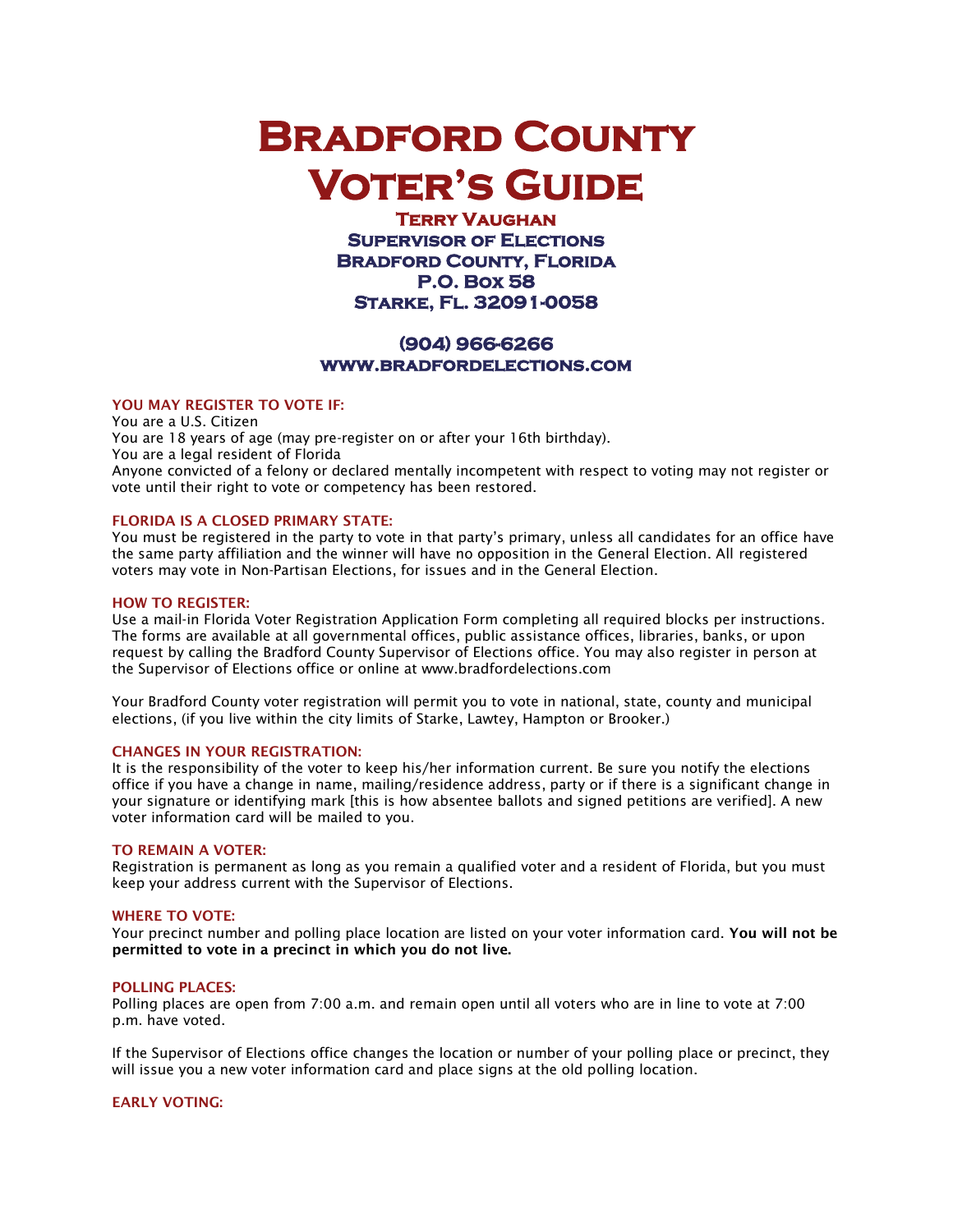Voters can now mark a ballot and insert it into the voting equipment up to 15 days prior to the election. Early voting location is at the Bradford County Commission Meeting Room in the North Wing of the Courthouse. Dates and hours may vary from one election to the other.

## PHOTO & SIGNATURE

## IDENTIFICATION:

Both are required to present picture identification before voting. A Florida Driver's License, a Florida Identification Card, employee picture ID and numerous other forms of picture identification, will be accepted by election officials. If you do not present picture identification, you will be required to vote a provisional ballot.

### VOTE BY MAIL BALLOT:

Any registered and qualified voter may vote a Vote-By-Mail ballot. A Vote-By-Mail ballot may be requested for a specific election or for all elections through two general election cycles. The request can be made in person, by mail, by telephone and online at www.bradfordelections.com. Only the voter or a designated member of his or her immediate family or legal guardian can request a Vote-By-Mail ballot for the voter. Immediate family means the voter's spouse or the parent, child, grandparent, or the sibling of the voter or of the voter's spouse.

A request for a vote-by-mail ballot must include the name of the voter, the voter's address, the voter's date of birth and the voter's signature. If the voter has designated an immediate family member to request the ballot for him or her, the designee must also provide his or her own name, address, relationship to the voter and signature (written request only).

Vote-by-mail ballots must be received in the Supervisor of Elections office no later than 7:00 p.m. on election day.

#### DATES FOR 2020 ELECTIONS:

Presidential Preference Primary—March 17th Primary—August 18th General—November 3rd

#### BE SURE YOUR VOTE WILL COUNT:

Mark only one choice per race when "Vote for One" is indicated

If a race is marked "Vote for Two" (or three or four), you may vote fewer than indicated and your vote will count (Undervote)

If you mark more than indicated, your vote in that race will not count. (Overvote)

You must completely fill in the oval for your vote to count. Any other mark may not be read by the scanner.

All polling places are equipped with accessible voting systems for persons with disabilities to enable such persons to vote without assistance if they choose. BOOK-CLOSING DEADLINE:

REMEMBER—There is a 29 day deadline prior to each election for registering to vote or for changing party affiliation. If you mail your registration application, the date your application is postmarked will be your registration date. If your application is complete and you are a qualified voter, a voter information card will be mailed to you.

## VOTER'S BILL OF RIGHTS

Each registered voter in this state has the right to: Vote and have his or her vote accurately counted. Cast a vote if he or she is in line at the official closing of the polls in that county. Ask for and receive assistance in voting. Receive up to two replacement ballots if he or she makes a mistake prior to the ballot being cast. An explanation if his or her registration or identity is in question.

If his or her registration or identity is in question, cast a provisional ballot.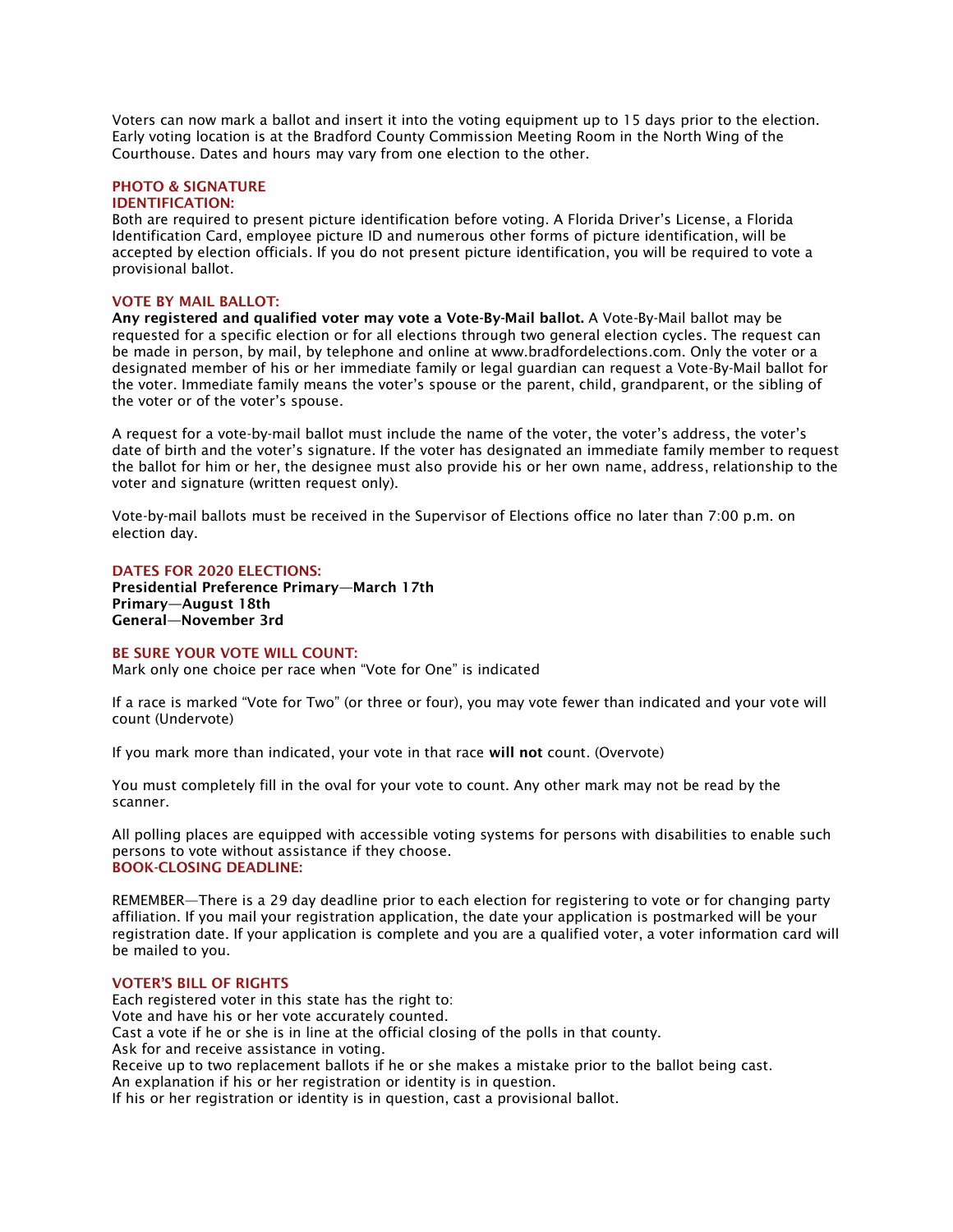Written instructions to use when voting, and, upon request, oral instructions in voting from elections officers.

Vote free from coercion or intimidation by elections officers or any other person.

Vote on a voting system that is in working condition and that will allow votes to be accurately cast.

## VOTER RESPONSIBILITIES

Each registered voter in this state should: Familiarize himself or herself with the candidates and issues. Maintain with the office of the Supervisor of Elections a current address. Know the location of his or her polling place and its hours of operation. Bring proper identification to the polling station. Familiarize himself or herself with the operation of the voting equipment in his or her precinct. Treat precinct workers with courtesy. Respect the privacy of other voters. Report any problems or violations of election laws to the Supervisor of Elections. Ask questions, if needed.

Make sure that his or her completed ballot is correct before leaving the polling station.

NOTE TO VOTER: Failure to perform any of these responsibilities does not prohibit a voter from voting.